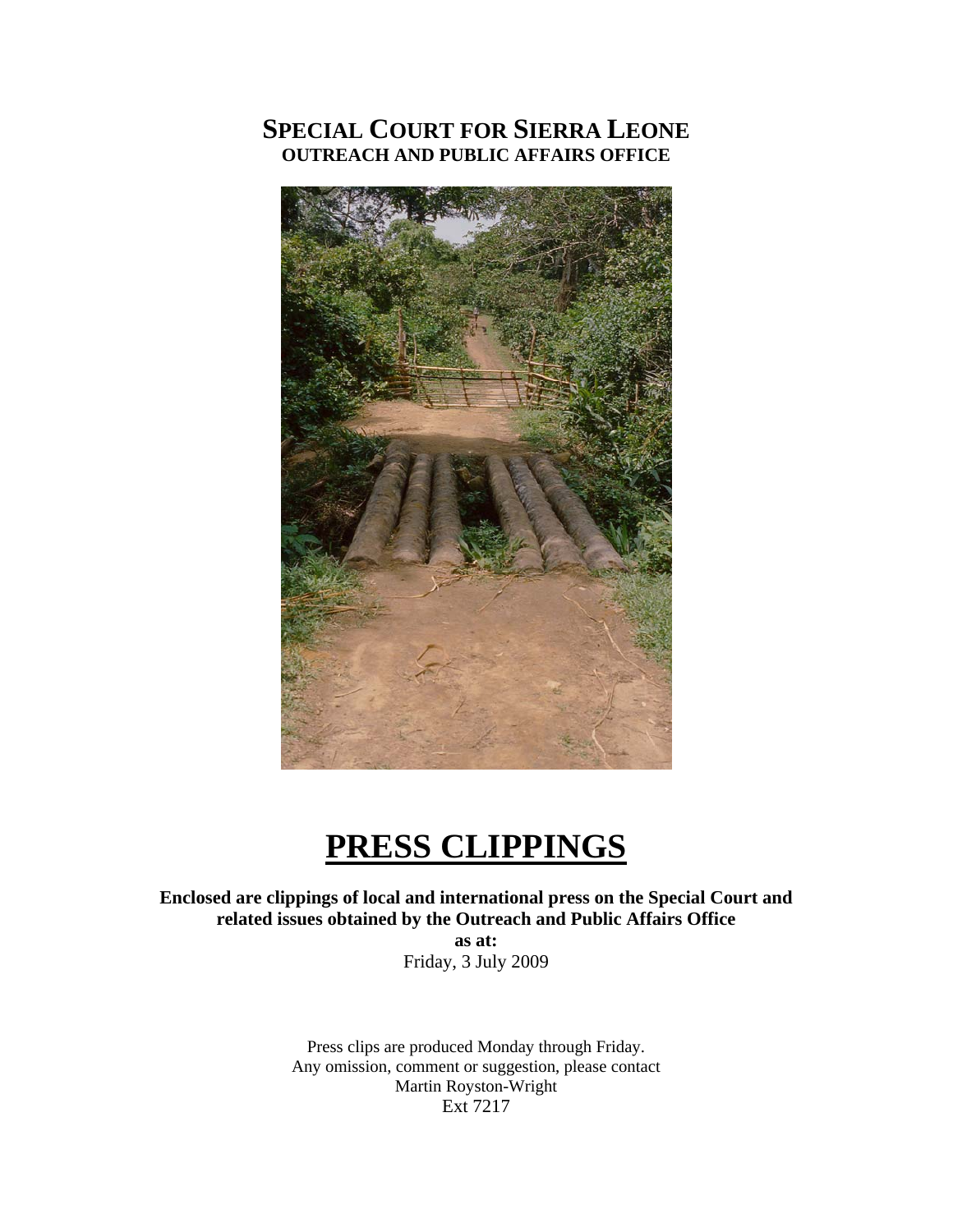| <b>Local News</b>                                                                  |             |
|------------------------------------------------------------------------------------|-------------|
| 200 Witnesses Lined-up to Defend Charles Taylor / Standard Times                   | Page 3      |
| Rwandan Cabinet Approves Transfer of Special Court Convicts / The Torchlight       | Page 4      |
| Finland Agrees to Execute Special Court Sentences / The Torchlight                 | Page 5      |
| <b>International News</b>                                                          |             |
| Report From The Hague / BBC World Service Trust                                    | Page 6      |
| UNMIL Public Information Office Media Summary / UNMIL                              | Pages 7-10  |
| President Sirleaf, Others, Barred From Public Office for Thirty Years / Star Radio | Page 11     |
| Liberia's TRC Recommends Blocking President Sirleaf and Others/ Voice of America   | Pages 12-13 |
| Bosnian Serb Gets 14 years Jail for Wartime Massacre / Radio Netherlands           | Page 14     |
| Bosnian Serb Policemen Arrested on War Crimes Charges / Reuters                    | Page 15     |
| Cambodia Genocide Tribunal / Soumen Kuvalehti                                      | Page 16     |
| Rwanda: Nshogoza Judgment is Today / The New Times                                 | Pages 17    |
| ICC Kenyan Minister to Discuss Election Violence: Court / Agence France Presse     | Page 18     |
| Poll Chaos: Team to Meet ICC Prosecutor / The Standard                             | Pages 19-21 |
| Kony Could Be Tried in Uganda / The New Vision                                     | Page 22     |
|                                                                                    |             |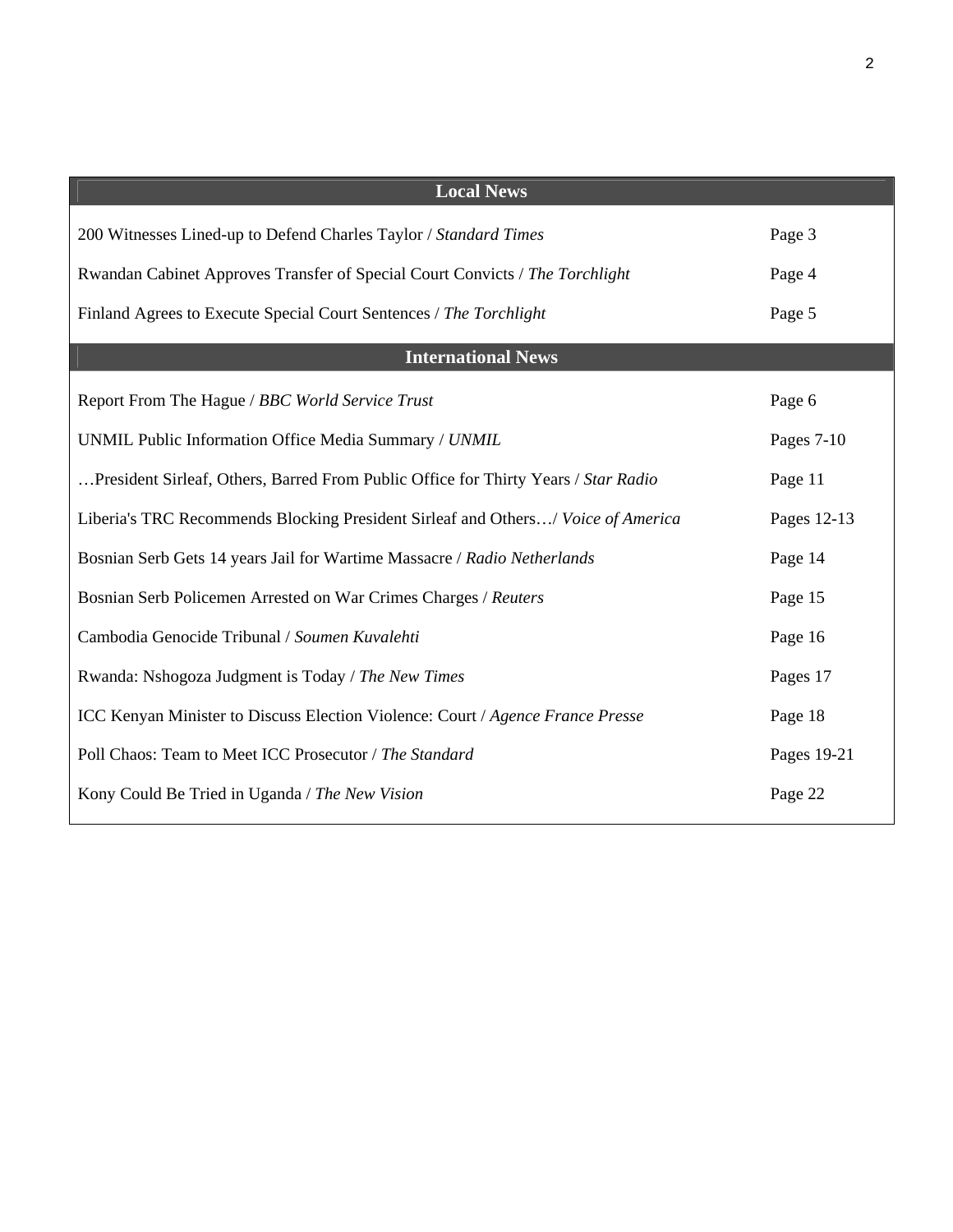Standard Times Friday, 3 July 2009

# AT THE HAGUE... **200 witnesses lined-up** to defend Charles Taylor



# **200 witnesses lined-up** to defend Charles Taylor

**BY MOHAMED KONNEH** total of two hundred and forty seven witnesses have been lined up by the Taylor Defence team to testify when the trail resumes on 13th July this year. This was disclosed by Claira Hanciles head of principle Defender Special for Sierra Leone.

Mr. Taylor will take the witness box on 13th July this year marking the resumption of his case. The case is expected to last for about twelve months, by which time the defence team would have presented their argument before the court. Mr. Taylor is charged with eleven count charges, charges he has repeatedly denied. He has pleaded not guilty to all eleven charges.

In an interview with Claira Carlton Hanciles she noted that her office s responsible for the hiring and payment of Lawyers, administer the court legal Aide scheme and act as duty council. The office she said is in close proximity with the accused persons in making sure the right under the international criminal law is respected and that they have access to all the facilities. The office also ensures that rules of detention are also in operation and that the office works in close collaboration with detention authorities. The Charles Taylor team headed by Curtney Griffiths will present two hundred and forty seven witnesses but that it is likely that they may not use all these witnesses. As the case progresses the Court she said will be able to know how many witnesses they will be presenting. The prosecution she maintained presented ninety one witnesses and that they concluded their case with fourteen witnesses testifying, noting that the defence is asking for only twelve months. This she said will not allow for the number of witnesses presented. Sierra Leonean witnesses are expected among this group noting that witnesses from

other sub regional countries are also included.

Highlighting on the credibility of the witnesses madam Hanciles noted that the issue of credibility is not for them as registrars of the Court but an issue for the Court and the Judges. The Special Court she said is divided into three organs namely, the prosecution, the registry and the Chambers. The chamber she noted is an independent and Autonomous organ comprising of Judges who normally sit on cases. The registry is to ensure that the trail goes on without hiccups.

In another related development, the Acting Registrar of the special court for sierra Leone Binta Mansaray on behalf of the Special Court has signed an enforcement agreement with Finland that would allow the Special Court to send a convict to serve the remainder of his sentence in that Country. The agreement was signed on Monday by the Acting Special Court Registrar Binta Mansaray and the Ambassador to the Netherlands, Mikko Jokela.

With the signing of this agreement, the Special Court has entered into enforcement agreements with five Countries in Africa and Europe. The Court continues to seek additional enforcement agreements with the signing of these agreements.

All of these are coming when the Special Court for Sierra Leone has already convicted three members of the Revolutionary United Front (RUF) and three members of the Civil Militias commonly known as the Kamanjors. All convicted war criminals will have to serve their sentences out side Sierra Leone.

The Special Court is an independent tribunal established jointly by the United Nations and the Government of Sierra Leone. It is mandated to bring to justice those who bear the greatest responsibility for atrocities committed in Sierra Leone after 30th November 1996.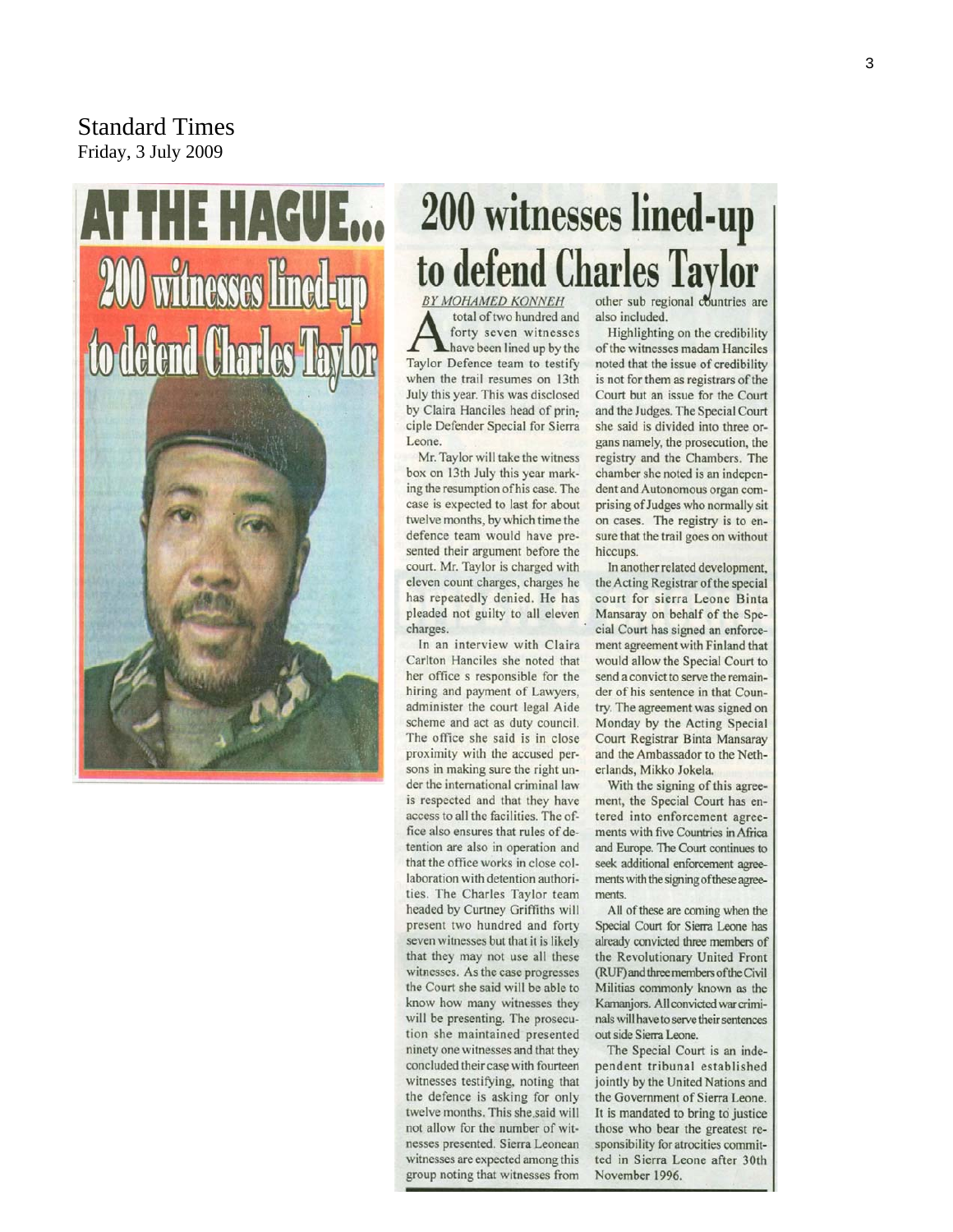#### The Torchlight Friday, 3 July 2009

# **Rwandan Cabinet Approves Transfer Of Special Court Convicts**

The Rwandan Cabinet has approved a draft law that will see convicts from the UN backed Special Court for Sierra Leone (SCSL) serve their prison sentences in Rwanda, Tharcise Karugarama, Justice Minister has told the Sunday Times.

The move follows an earlier agreement signed in March between Rwanda and the United Nations backed SCSL. Karugarama told the Sunday Times that the process 'will be done soon and by July [this month], we should be through with it'.

He said that following the signing of the agreement, there was need for a law justifying it, adding that the draft law has already been put to cabinet. The proposed law was discussed and approved at cabinet level on Friday, and will be taken to parliament for debate as the next stage.

Karugarama also said that 'once everything is in place; the transfers will be possible', adding that the prison is ready. The convicts once transferred, will be held at Mpanga prison where a new state of the art detention facility has been constructed by the government. He said the SCSL was satisfied with the standards of the prison

Meanwhile, former Liberian President Charles Taylor is one of the several people being tried by the court. His trial is currently taking place in The Hague, Netherlands unlike other cases which have been held in Sierra Leone where the crimes were committed.

If convicted, Charles Taylor will serve his sentence in the United Kingdom. His trial is being held in The Hague for security purposes.

Asked what impact the transfers will have on possible transfer of those convicted by the Arusha based International War Crimes Tribunal for Rwanda (ICTR), Karugarama said that it was better to wait for that impact once the transfers had been done, saying that these were two different cases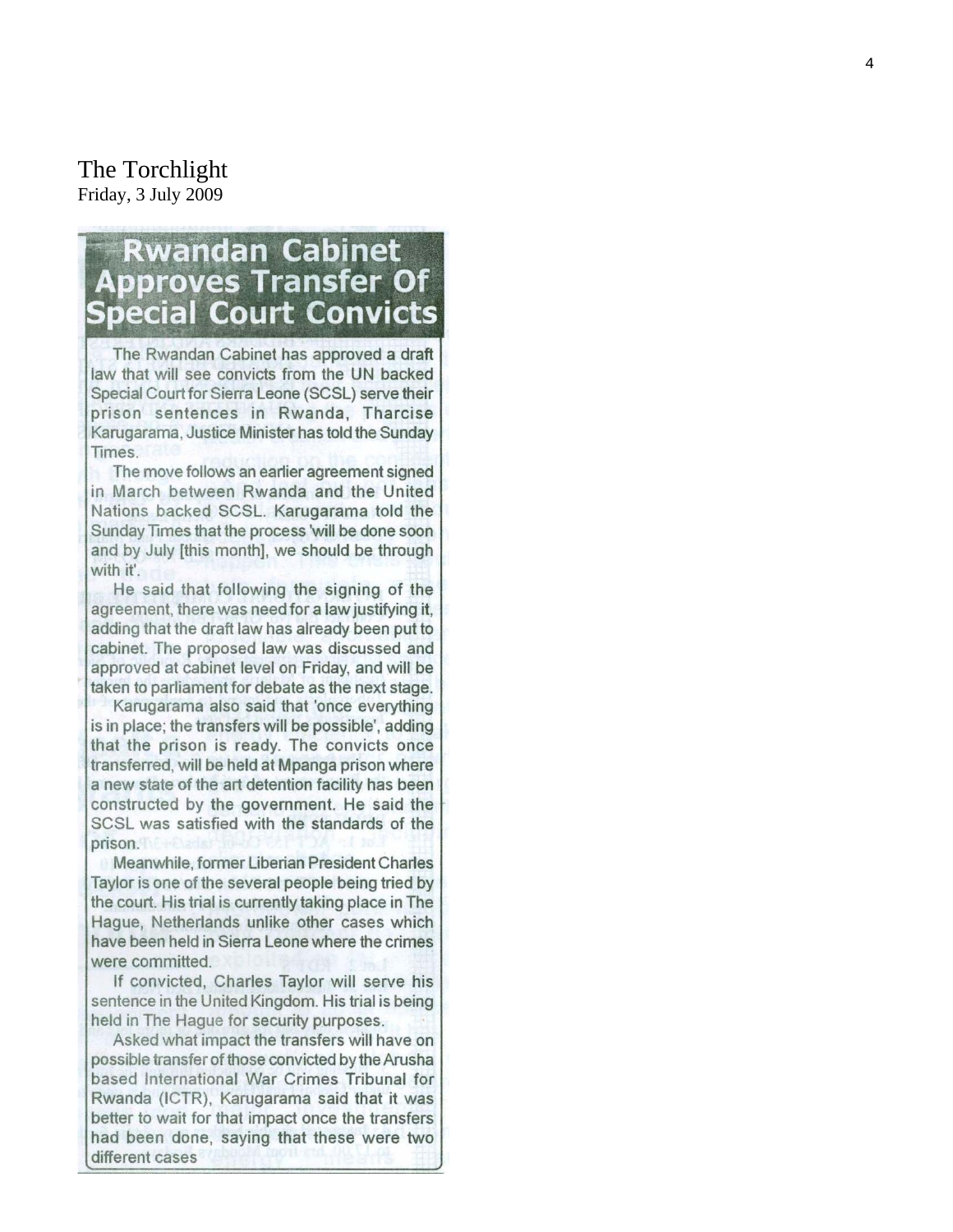The Torchlight Friday, 3 July 2009

# **Finland Agrees To Execute Special Court Sentences**

On 29 June, Finland and the Special Court for Sierra Leone signed an agreement between them concerning the execution of sentences pronounced by the Special Court. The agreement was signed in The Hague by Finnish Ambassador to the Netherlands Mikko Jokela and Deputy Registrar of the Special Court for Sierra Leone Binta Mansaray.

In accordance with the agreement signed on Monday, prison sentences pronounced by the court can be executed also in Finland, in case Finland agrees with the request for execution of sentence on the basis of a case-by-case deliberation. The Special Court is mandated to try those who bear the greatest responsibility for serious violations of international humanitarian law and Sierra Leonean law committed in the territory of Sierra Leone since 30 November 1996. In all, thirteen indictments were issued by the Special Court, but three of the indicted persons have died and one has not been caught. It is estimated that the trials at the Special Court will be completed in 2010.

Finland has made a similar agreement also with the International Criminal Tribunal for the former Yugoslavia (ICTY), trying crimes committed in the territory of the Former Yugoslavia. In connection with the ratification of the Rome Statute of the International Criminal Court, Finland also made a decision about its readiness to receive persons sentenced to imprisonment by the ICC. The agreement concerning the issue is currently being finalised with the ICC.

The Special Court for Sierra was set up by a joint agreement between the Government of Sierra Leone and the United Nations in 2002. The Special Court has also made agreements about execution of sentences with Sweden, Austria, Great Britain and Rwanda. The entry into force of the agreement signed with Finland requires an approval by the Finnish Parliament and the President of the Republic.

(Source - Finland Ministry of Foreign Affairs)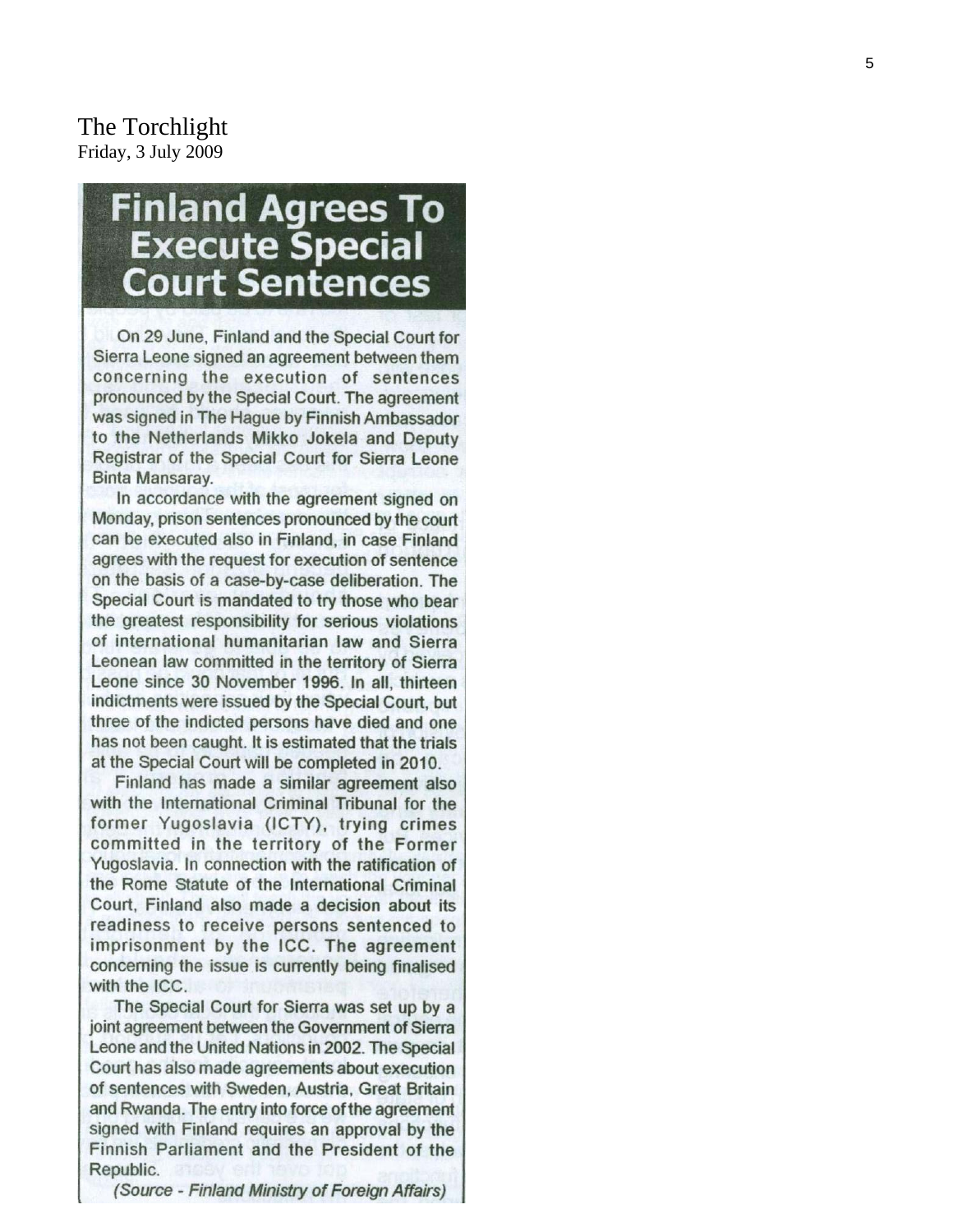# BBC World Service Trust

Thursday, 2 July 2009

#### **Report From The Hague**

Early this year the Defence Team of Charles Taylor requested the government of President Ellen Johnson-Sirleaf to televise the testimonies of the Former Liberian President from The Hague for the benefits of the Liberian People. But Ellen Johnson-Sirleaf's government turned down the request and said it had different priorities. Taylor's Lead Lawyer, Courtenay Griffiths said the Liberian Government ought to have prioritized televising Mr. Taylor's testimonies. Joseph Cheeseman reports from The Hague.

CHEESEMAN: Mr. Courtenay Griffiths says Charles Taylor's testimonies in The Hague would be an integral part of the reconciliation process in Liberia.

Mr. Griffiths said if the Liberian government is committed to the work of the Truth and Reconciliation Commission then it must pay attention to what Mr. Taylor says in The Hague.

GRIFFITHS: Well, one can understand why in a poverty-stricken country the government might balk at the idea of spending that kind of money on following the trial of Mr. Taylor. But nonetheless, it depends on what your priorities are. And if your priority, as is suggested by your setting up of the Truth and Reconciliation Council (sic.) is to try and bring closure to t his period in the history of West Africa, and given that you also handed over your former president to be put on trial, it seems to me that this is a matter which ought to have been given priority. And indeed the Liberian government ought to have funded their own journalists to be in The Hague here, following the trial of one of the leading and most important figures in Liberian history.

CHEESEMAN: Taylor's lead lawyer also called on Liberians to prioritize the testimonies of their former President.

Mr. Griffiths said July 13 would be Mr. Taylor's first opportunity to tell the world what transpired in Sierra Leone from 1996 to 2002.

GRIFFITHS: Now, more than at any other stage of the trial, it's imperative that every Liberian follows what's going on. We don't believe in doing justice in the dark. In order for everyone to see that justice is truly being done, it has to be done in the open where everyone can see and make up their own minds, and it's incumbent on every Liberian to show that they follow the progress of the case against their former president and hear what he has to say for himself in his defence.

CHEESEMAN: Mr. Taylor is not on trial for what happened in Liberia during his days as rebel leader and as President.

The former Liberian president is being tried on eleven count criminal charges for allegedly supporting rebel forces in Sierra Leone from 1996 to 2002.

Meanwhile a status conference between the parties is scheduled to take place here in The Hague on July 6. According to a court official, the July 6 status conference would set the stage for the commencement of the Defence case on July 13.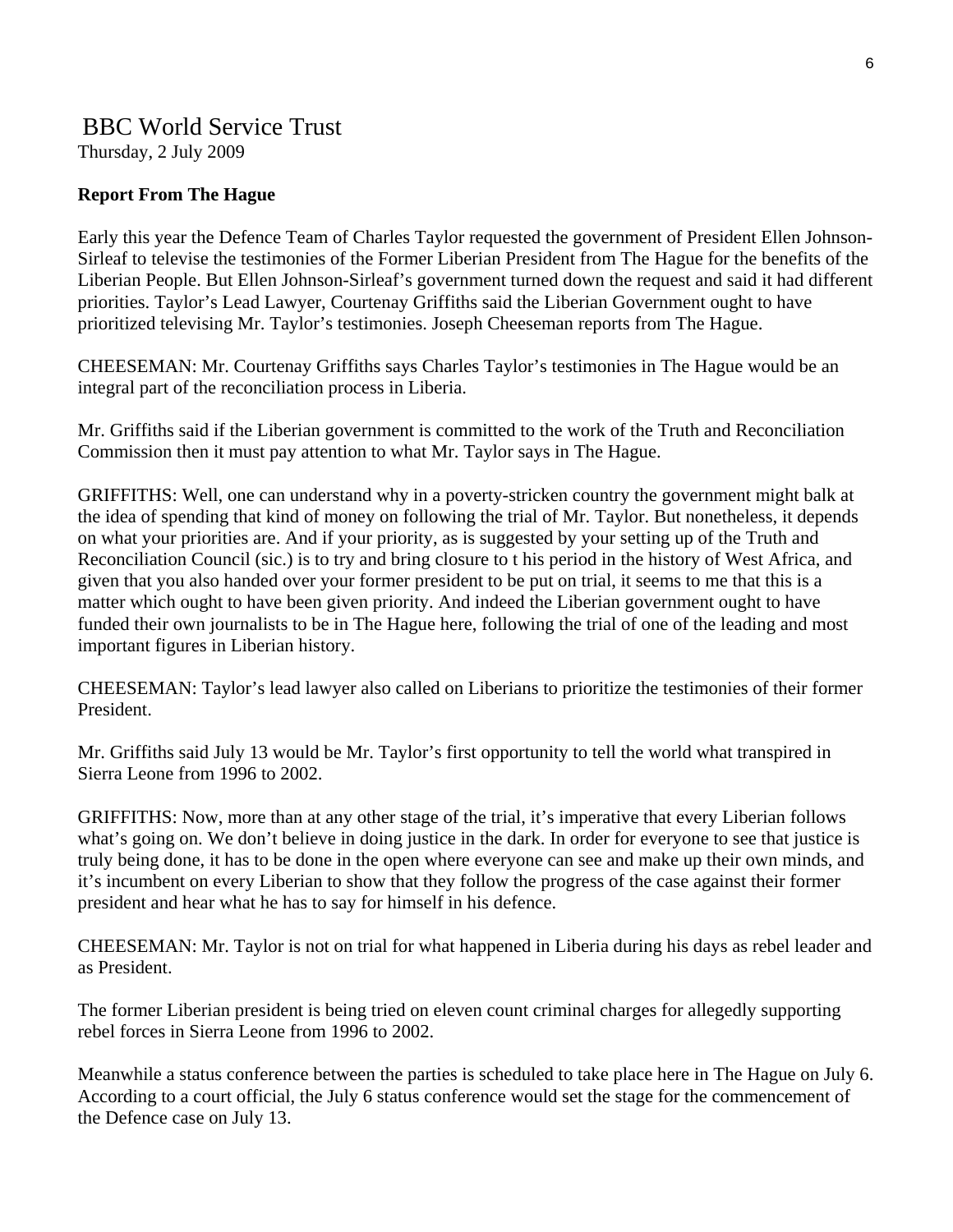

United Nations Mission in Liberia (UNMIL)

## **UNMIL Public Information Office Media Summary 02 July 2009**

*[The media summaries and press clips do not necessarily represent the views of UNMIL.]* 

## **International Clips on Liberia**

# **Immigrants sworn in as citizens in Philadelphia.**

Source: McClatchy-Tribune Information Services Date: July 02, 2009

Jul. 2--As Moinma Kromah sat in the lobby of the Convention Center completing a voter-registration form -- one of her first acts as a new U.S. citizen -- she reflected on her decades-long journey from war-torn Liberia to Philadelphia. Kromah, 36, was one of more than 500 men, women, and children sworn in as citizens yesterday. The Chester resident lost about 20 relatives -- uncles, aunts, and cousins, she said -- to Liberia's civil war in the late 1980s and 1990s. She was sent by family to Sierra Leone to escape the war in 1990, only to face violent interrogation at school when another Liberian came in with a gun, she said. "It was very difficult for young people," she said. The United States offered "a better quality of life." She arrived in the United States in 2001. She works for a care-giving agency. After eight years of giving fingerprints, completing forms, being interviewed, and studying for a civics exam, she was granted citizenship. Liberia was one of more than 60 countries represented at the ballroom ceremony. Mayor Nutter and keynote speaker Jane Golden, executive director of the Mural Arts Program, joined immigration officials to welcome the new citizens.

## **International Clips on West Africa**

## **Kandeh Yumkella for Second Term As DG, Unido**

Jul 01, 2009 (Vanguard/All Africa Global Media via COMTEX) -- UNIDO's Industrial Development Board has approved Dr. Kandeh K. Yumkella of Sierra Leone to serve a second term in office as the Director-General of the Organization (UNIDO). The Board comprises 53 countries out of the 173 Member States. The approval was made during the thirty-sixth session of the Board which reviews the implementation of the Organization's work programme and the budget and makes recommendations to the General Conference on policy matters, including the appointment of the Director-General. Yumkella, who was appointed in June 2005 as the first Director-General from Sub-Saharan Africa, will be nominated for confirmation by the Organization's General Conference at its thirteenth session scheduled to take place in Vienna in December.

#### **Local Media – Newspaper**

#### **Senate Strangulated Passage of Threshold Again**

(Daily Observer, Heritage, The News, The Inquirer, The Informer, New Vision, New Democrat)

- The "controversial" population threshold bill has suffered its fifth setback in the Senate with a defeat of a motion to pass the bill into law.
- In its Special Session Wednesday the Senate voted eleven for and fourteen against with one abstention preventing the passage of the bill.
- The votes followed a motion for the threshold to be set at 40,000 provided no County has less than two seats.
- Meanwhile, the President of the Senate Joseph Boakai says the Upper House is now holding the Country hostage with its failure to pass the threshold bill.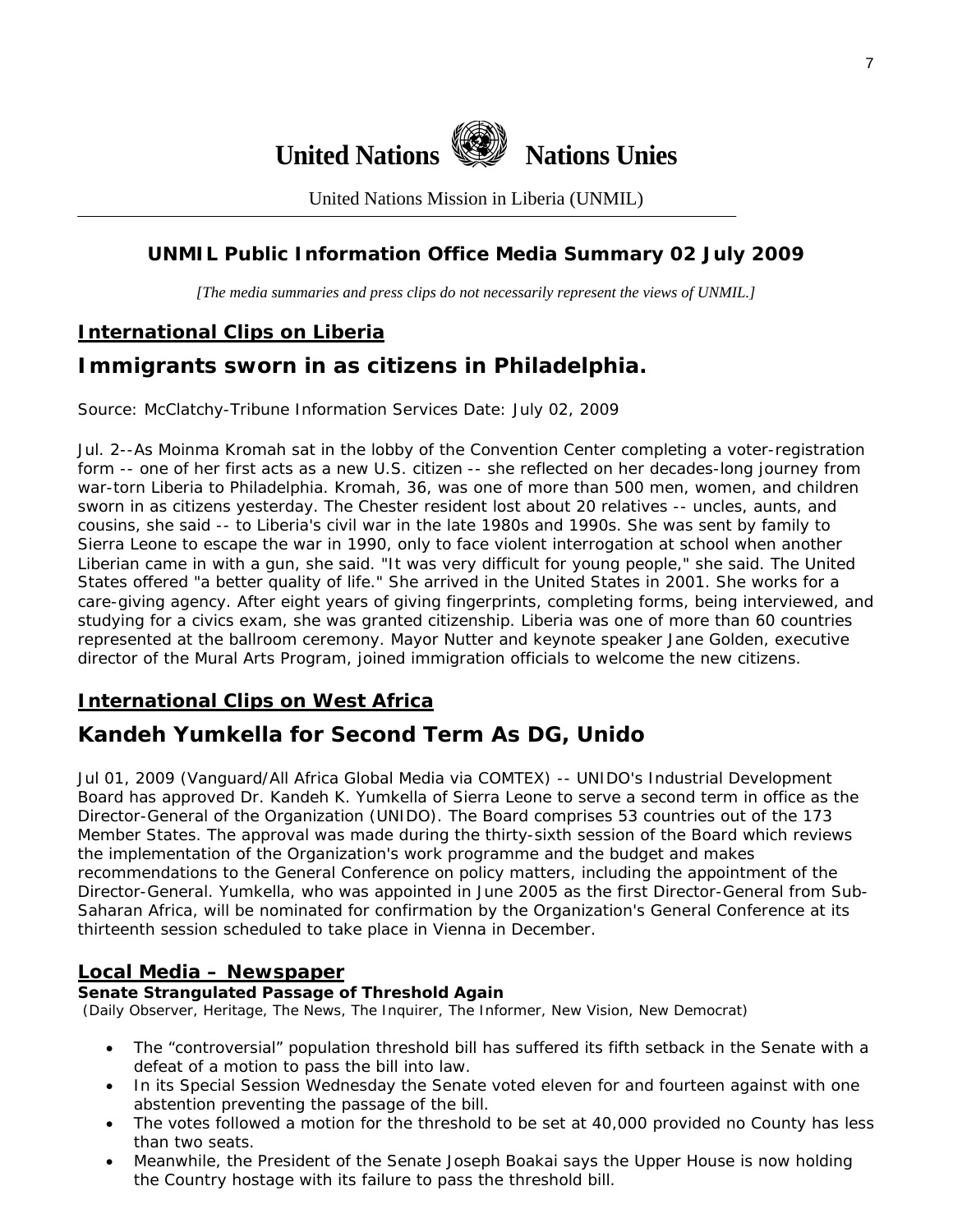• The National Human Rights Centre of Liberia has also described as frustrating the continued delay in the passage of the population threshold bill saying it could interfere with the 2011 democratic transition.

#### **World Bank Approves US\$24.2M for Liberia**

(Daily Observer)

- The Board of Directors of the World Bank Tuesday, June 30 approved a total of US\$24.2 million to provide additional grants to Liberia for the Emergency Infrastructure Project (EIP), and Agriculture and Infrastructure Development Project.
- A World Bank press release said the additional grants will help finance the costs associated with over-runs and the scaling up of activities to enhance development impact.

#### **Police Inspector General Designate Rubbishes Claims of No Security Training**

(Daily Observe, National Chronicle, The Analyst, The Inquirer)

- Police Inspector General Designate, Marc A. Amblard, has for the first time spoken publicly about his eligibility for the post.
- Mr. Amblard said contrary to media reports he was not a novice in the national security terrain citing his wealth of overseas training.
- He said in May this year he underwent Special Weapons and Tactics (SWAT) training and before that did courses on national security policy among others.
- According to the media, the Inspector General Designate of the LNP told lawmakers during confirmation hearings that he had no security knowledge apart from a stint at the National Security Agency.
- Prior to his appointment as Police Inspector General, he served as Deputy Director of the NSA.

#### **President Sirleaf Makes New Appointments In Government**

(Heritage, The News, New Democrat, The Inquirer)

- President Ellen Johnson Sirleaf has made additional nominations in government pending confirmation by the Liberian Senate.
- Mr. Samuel Dakana was named Deputy Director /Deputy Inspector General Administration at the Liberian National Police replacing Colonel Asatu Bah-Kenneth.
- Other nominees include, Counselor George Wiles Jr., Resident Circuit Judge, 7th Judicial Court in Grand Gedeh County and Mr. Koryour Zulu, District Commissioner, Konobo District, Grand Gedeh County.
- Others are Mr. Arthur Z. Kahn, District Commissioner, Gboa Administrative District, Grand Gedeh County; Mr. J. Cheyee Banto, District Commissioner, Gbo/Plo District, Grand Gedeh County and Mr. Alfred M. Tarlue, City Mayor, Zleh City, Grand Gedeh County.

#### **Representative Gbollie Condemns TRC report**

(Heritage, The Monitor, The Inquirer)

- The House Committee Chairman on National Security, Representative Saah Gbollie has condemned the work of the Truth and Reconciliation Commission of Liberia (TRC) saying it was marred by flaws, impartiality and discrimination.
- Representative Saah Gbollie said the TRC process was marred by flaws, impartiality and discrimination.
- The Margibi lawmaker said he would not also appear before any criminal court based on the recommendation of the TRC.
- The condemnation by Representative Gbollie followed the release of the final report of the TRC which recommends criminal prosecution for serious violators, and a Palava Hut forum to address issues of impunity, peace and reconciliation.

#### **Defense Ministry React to Media Reports of Defection in The Army**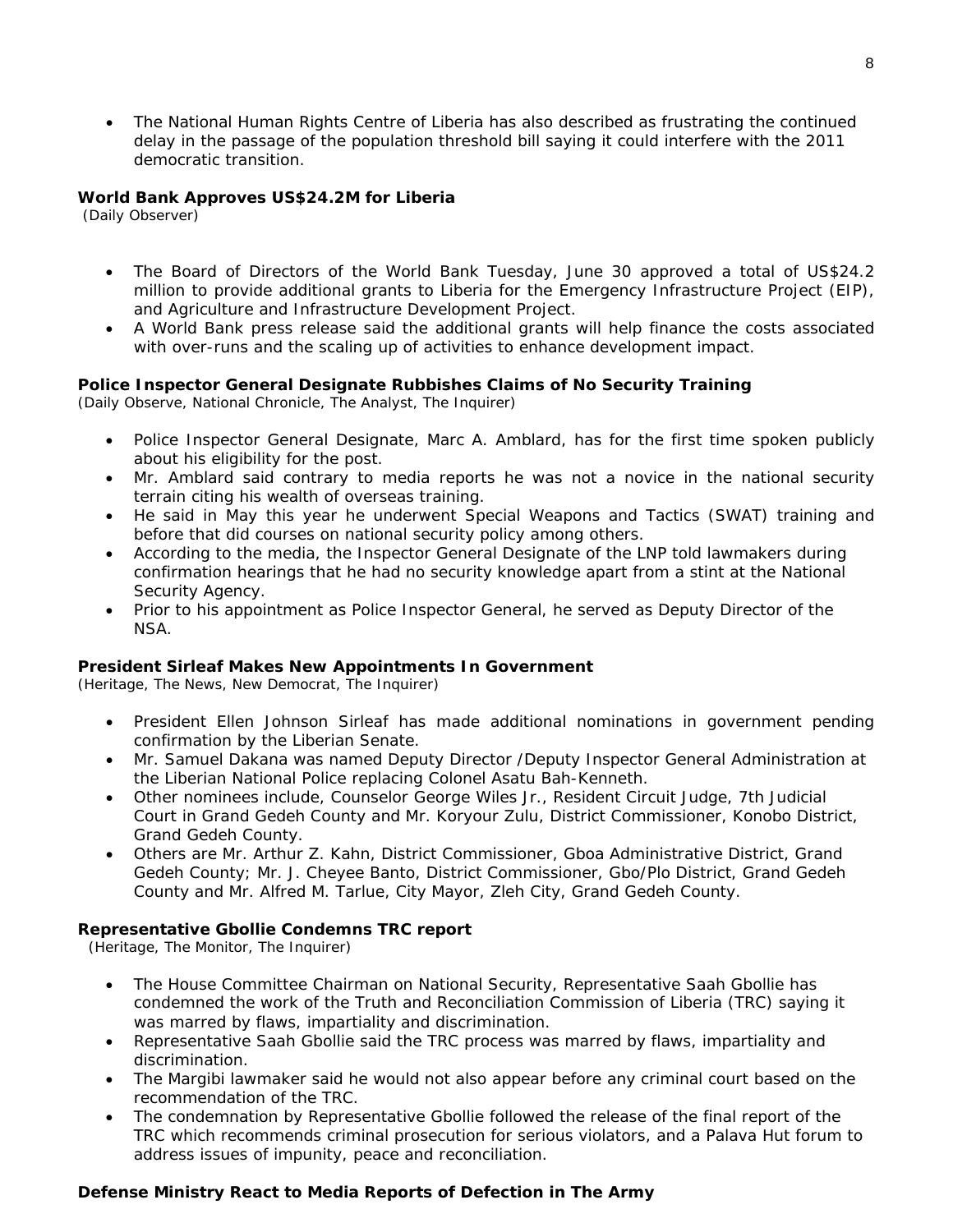(Heritage)

- The Ministry of National Defense has denied media reports that there was mass defection within the Armed Forces of Liberia.
- In a press statement, the Ministry said there has been neither defection nor desertion saying the strength of the army remains at the official 2000 mark.
- A local daily reported defection within the new Armed Forces of Liberia (AFL) saying unconfirmed figures put the strength of the army down to 1,930.
- The report said the new AFL had sometime ago reportedly passed its initial estimated strength of 2000 by a 100 men.

#### **U.N Showcases Women Peacekeepers**

(New Democrat)

- The U.N. is putting on a display the role of peacekeepers particularly those serving in Liberia.
- The U.N. visitors lobby is showcasing some of the female peacekeepers through August 4.
- Though India has deployed a 125-member female police contingent to Liberia but women are otherwise scarce in peacekeeping operations.
- The exhibit photos depicits women peacekeepers in action disseminating information to the public through the media or publicly speaking.

#### **Local Media – Star Radio** *(culled from website today at 09:00 am)*

**Passage of Threshold Bill Gets Fifth Defeat at Senate** 

 *(Also reported on Sky F.M., Truth F.M. and ELBC)* 

#### **TRC Releases Final Report, Recommends Prosecution for Violators**

- The Truth and Reconciliation Commission has released its final report following three years of investigation into the root causes of the Liberian conflict.
- The TRC discovered that the conflict has its origin in the history and founding of the modern Liberian State.
- The Commission also identified poverty, greed, corruption, limited access to education and political inequalities as major root causes of the conflict.
- The report resolved that all warring factions are responsible for gross human rights violations in Liberia, including war crimes and crimes against humanity. It however placed the factions into categories of significant violators, and less significant violators among others.
- Significant violators include the National Patriotic Front of Liberia, Liberians United for Reconciliation and Democracy, Liberian Peace Council, and the Armed Forces of Liberia.
- The TRC recommends criminal prosecution for serious violators, and a Palava Hut forum to address issues of impunity, peace and reconciliation.
- Meanwhile, The House Committee Chairman on National Security, Representative Saah Gbollie has condemned the work of the Truth and Reconciliation Commission of Liberia (TRC) saying it was marred by flaws, impartiality and discrimination.

*(Also reported on Sky F.M., Truth F.M. and ELBC)* 

#### **Syndicate Uncovered at National Archives Centre**

- The Centre for National Documents and Archives says it has uncovered a syndicate that is robbing the entity of thousands of dollars.
- The syndicate involves the forging of marriage certificates and land deeds.
- In an interview, The Director General of the Centre, Bloh Sayeh said nearly ten persons allegedly linked to the scam have been traced.
- She said the suspects have been turned over to the Justice Ministry for investigation and subsequent prosecution.

*(Also reported on Sky F.M., Truth F.M. and ELBC)* 

#### **Over LD\$3M Marijuana Turned Over to DEA**

• Two security officers have turned over one thousand fifty kilograms of processed Marijuana to the Drug Enforcement Agency (DEA).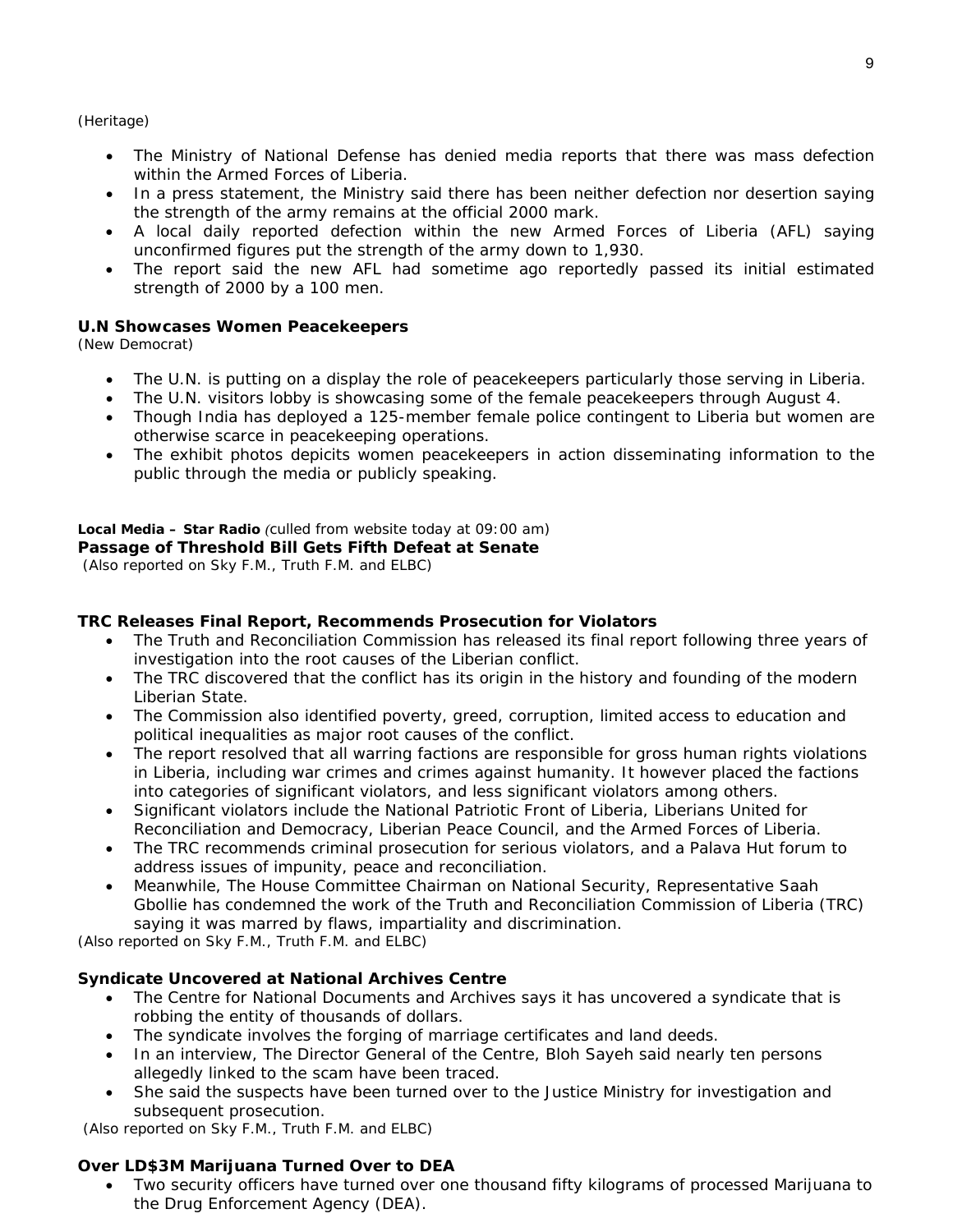- The officers from the Liberia National Police (LNP) and the National Security Agency (NSA) turned over the drugs worth over LD\$3 million.
- Though it is not yet clear when the drugs were arrested and from whom, DEA Director James Jaddah commended the officers for turning it over.

*(Also reported on Sky F.M., Truth F.M. and ELBC)* 

#### **PPCC Plans Audit of Government Ministries and Agencies**

- The Public Procurement and Concession Commission says there are plans to carry out procurement audits of government ministries and agencies.
- The Chairman of the PPCC, Mr. Kieth Jubah says the audit will establish how government ministries and agencies are expending money in their budgets for procurement.
- The PPCC chairman spoke Tuesday during the induction into office of the commission's new Executive Director.

#### **Truth F.M.** *(News monitored today at 10:00 am)*

**Defense Ministry React to Media Reports of Defection in The Army**  (Heritage)

\*\*\*\*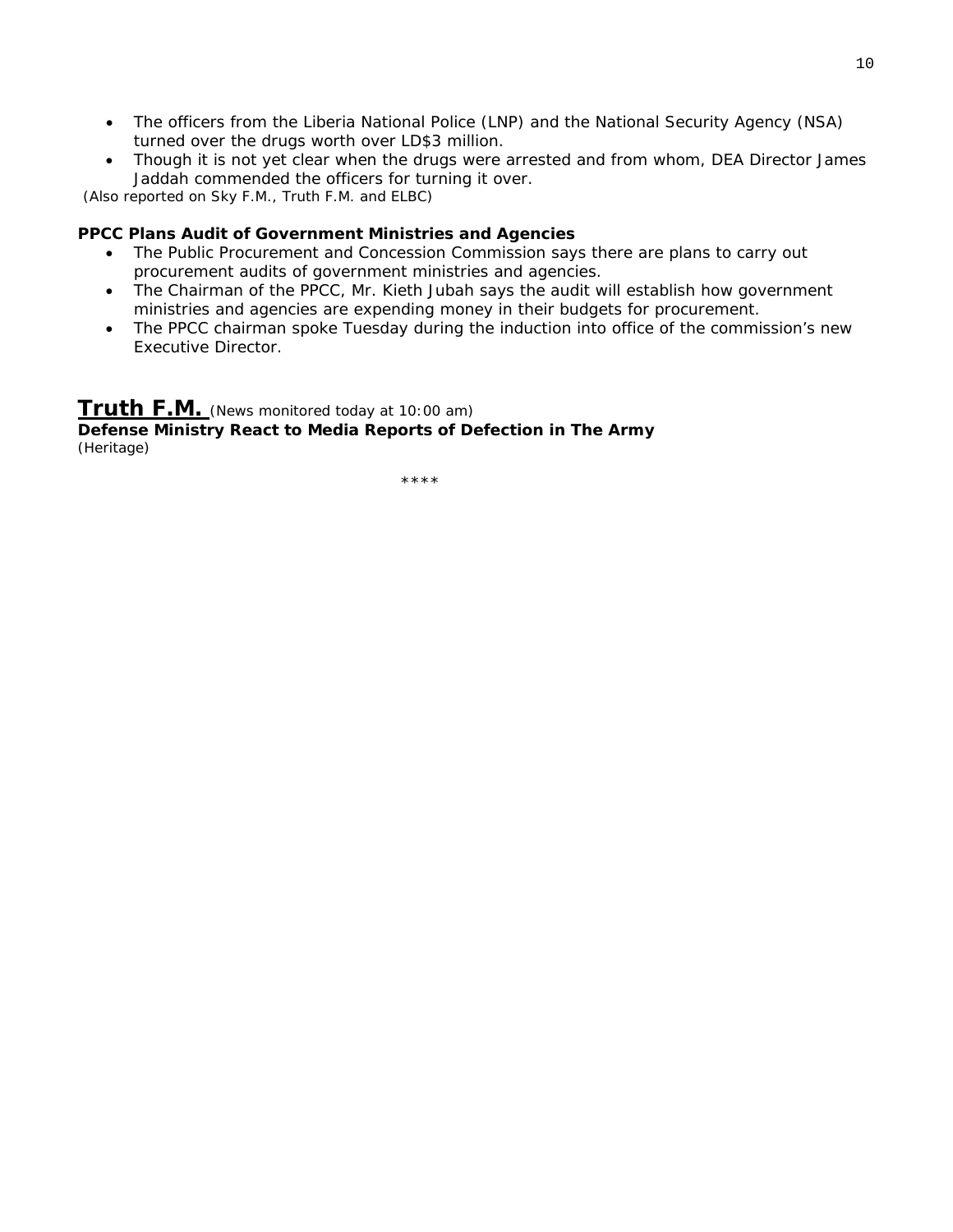## Star Radio Friday, 3 July 2009

#### **TRC releases list…President Sirleaf, others, barred from public office for thirty years**

The Truth and Reconciliation Communication has finally released the listing of people recommended for prosecution and public sanction.

Those recommended for prosecution include Charles Taylor of the defunct NPFL, Prince Johnson of the INPFL and Alhaji Kromah of ULIMO K.

Others are George Boley of LPC, Thomas Yaya Nimely of MODEL, and Sekou Damante Konneh of LURD.

The TRC also recommended Ellen Johnson-Sirleaf, Isaac Nyenabo, Kabineh Ja'neh, Toga McIntosh Gayewea and Joe Gbala to be barred from holding public office for 30 years.

Cllr. Lavala Supuwood, Weade Kobbah Wureh, Grace Minor, Vamba Kanneh, Tarnue Marwolo, Byron Tarr, and Archie Williams are also barred from holding public office.

The Truth Commission named Lewis Brown, Oscar Cooper, Coocoo Dennis, Cora Peabody, Emmanuel Shaw and Edwin Snowe as those who committed economic crimes.

Mr. Benoni Urey, Charles Taylor, Lonestar Communications, Firestone Corporation are also among people and institutions accused of commiting economic crimes.

Under its further investigation column, the TRC wants Daniel Chea, Peter Coleman, Cyril Allen, Siaka Sherif and others to be further investigated.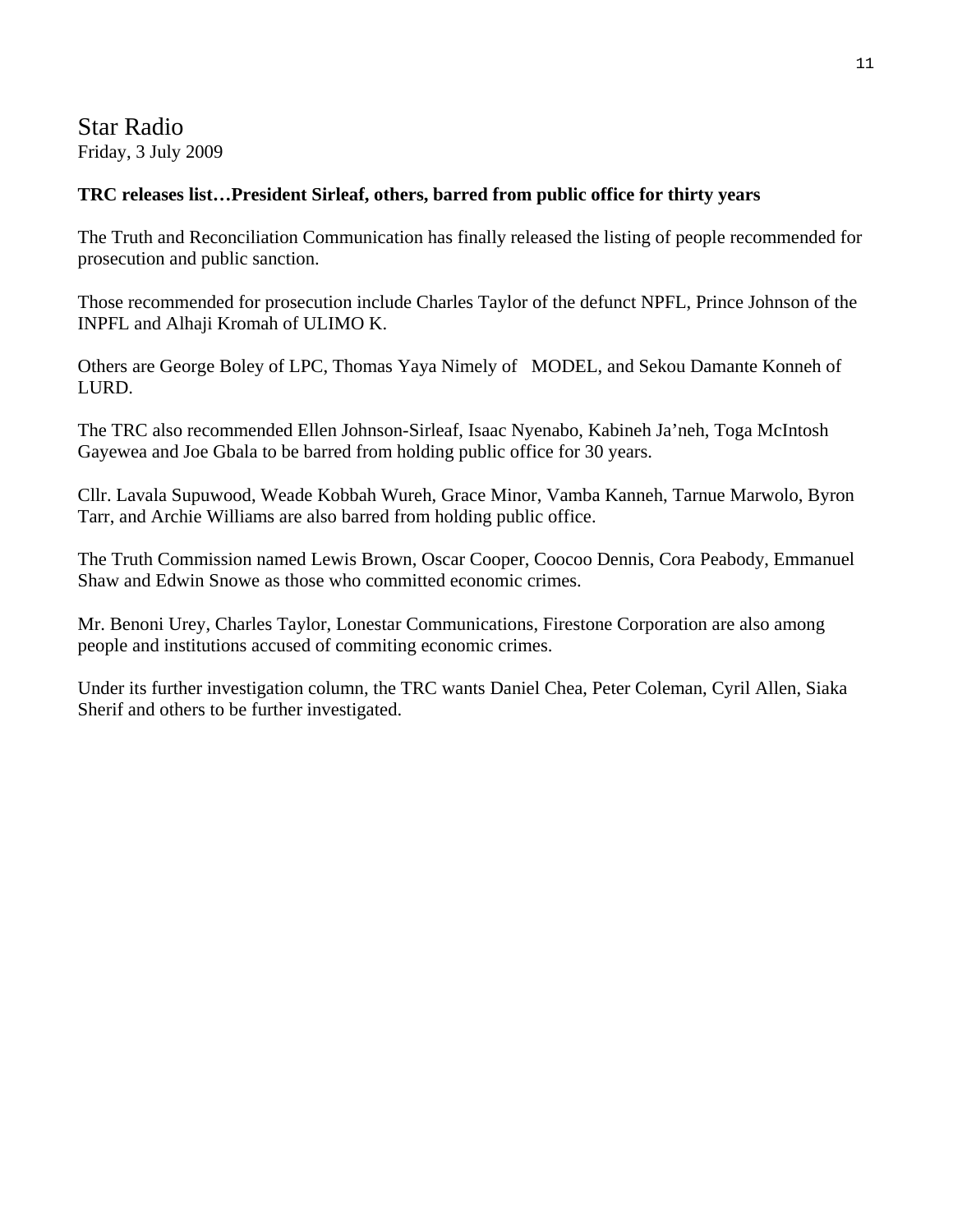Voice of America Friday, 3 July 2009

#### **Liberia's TRC Recommends Blocking President Sirleaf and Others from Holding Future Offices**

By James Butty

Liberians and perhaps the rest of the world are still trying to come to grip with the political impact of the Truth and Reconciliation Commission's (TRC) final report recommendations.

The Commission was established in 2003 to identify the root causes of the Liberian civil war and determine those who were responsible in committing domestic and international crimes against the Liberian people.

Among its recommendations, the TRC suggested that President Ellen Johnson Sirleaf and 51 others be blocked from holding public offices in Liberia for 30 years for helping to form and finance warring factions.

President Sirleaf is out of the country attending the African Union summit in Libya. But Information Minister Lawrence Bropleh says the government has no comment on the Commission's recommendations because President Sirleaf has yet to officially review the report.

TRC Information Officer James Kpargoi told VOA Liberia is a signatory to United Nations protocols on war crimes and warring factions.

"In the minds of the Truth Commission this time around we thought that those who financed the conflict, although they did not participate in the command and control of the factions, also bear the responsibility for the atrocities that were committed," he said.

In February this year, President Sirleaf testified before the commission. She said she had endorsed former president Charles Taylor's rebellion against President Samuel Doe but had never been part of the rebel group

The president admitted, however, to being a part of a group of exiled Liberians who lent their support to Mr. Taylor without being aware of his true intentions.

Kpargoi said it would be up to civil society groupings, political parties and ordinary Liberians to make sure that the commission's recommendations are adhered to.

"It think it's all incumbent upon all Liberians to ensure that this TRC process, which was to be the road map to restore to the country to peace, justice, and reconciliation to ensure that those recommendations are fully implemented," Kpargoi said.

He confirmed that some members of the TRC have been receiving threats.

"That has been made public for some time now. As you know the leader of the erstwhile Independent National Patriotic Front of Liberia (Prince Y. Johnson) made some threats during the course of the commission's final determinations," he said.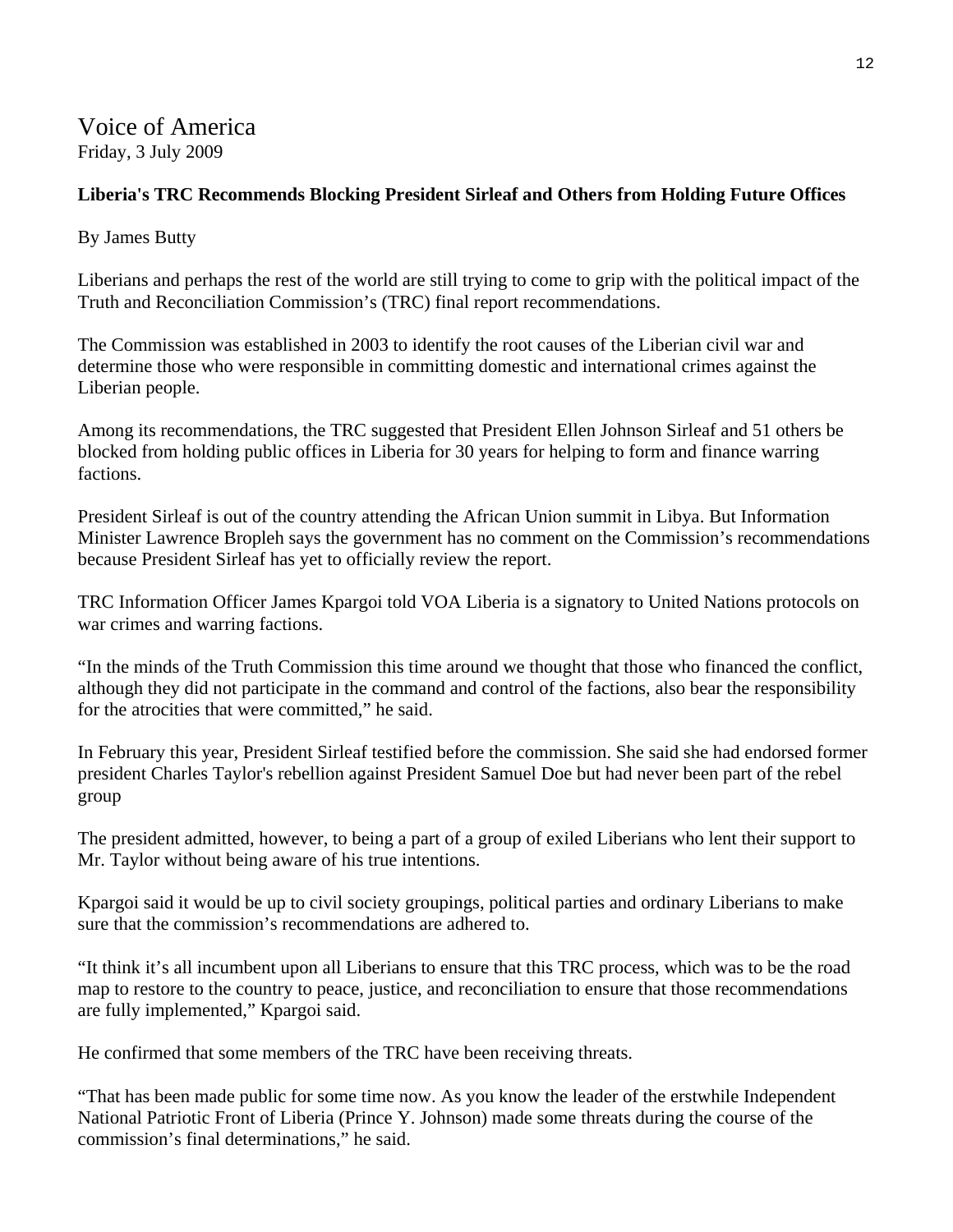Kpargoi said a former member of Charles Taylor's former rebel movement Sahr Gbollie who is now a member of the national legislature of Liberia from Margibi County also made threats against members of the TRC.

The Truth Commission also recommended that about 98 individuals considered to be notorious perpetrators of gross human rights violations and war crimes be prosecuted in a court of competent jurisdiction.

Prince Y. Johnson, leader of the former Independent National Patriotic Front of Liberia rebel movement was named in the TRC report as a 'notorious perpetrator'.

He has been recommended for prosecution for alleged killing, extortion, massacre, destruction of property, force recruitment, assault, abduction, torture and force labor and rape.

Johnson told VOA that he and others are exempt from prosecution by a law enacted by the Liberian legislature.

"In 2003, there was a law that was passed by the national legislature of the Republic of Liberia granting general amnesty to all persons within the jurisdiction of the Republic of Liberia. So I don't know why the TRC decided to make recommendations of persons to have them prosecuted," he said.

Johnson denied making any threats against members of the TRC. But he reiterated that the commission did not have the power to recommend for prosecution people who he said had been amnesty by act of the national legislature.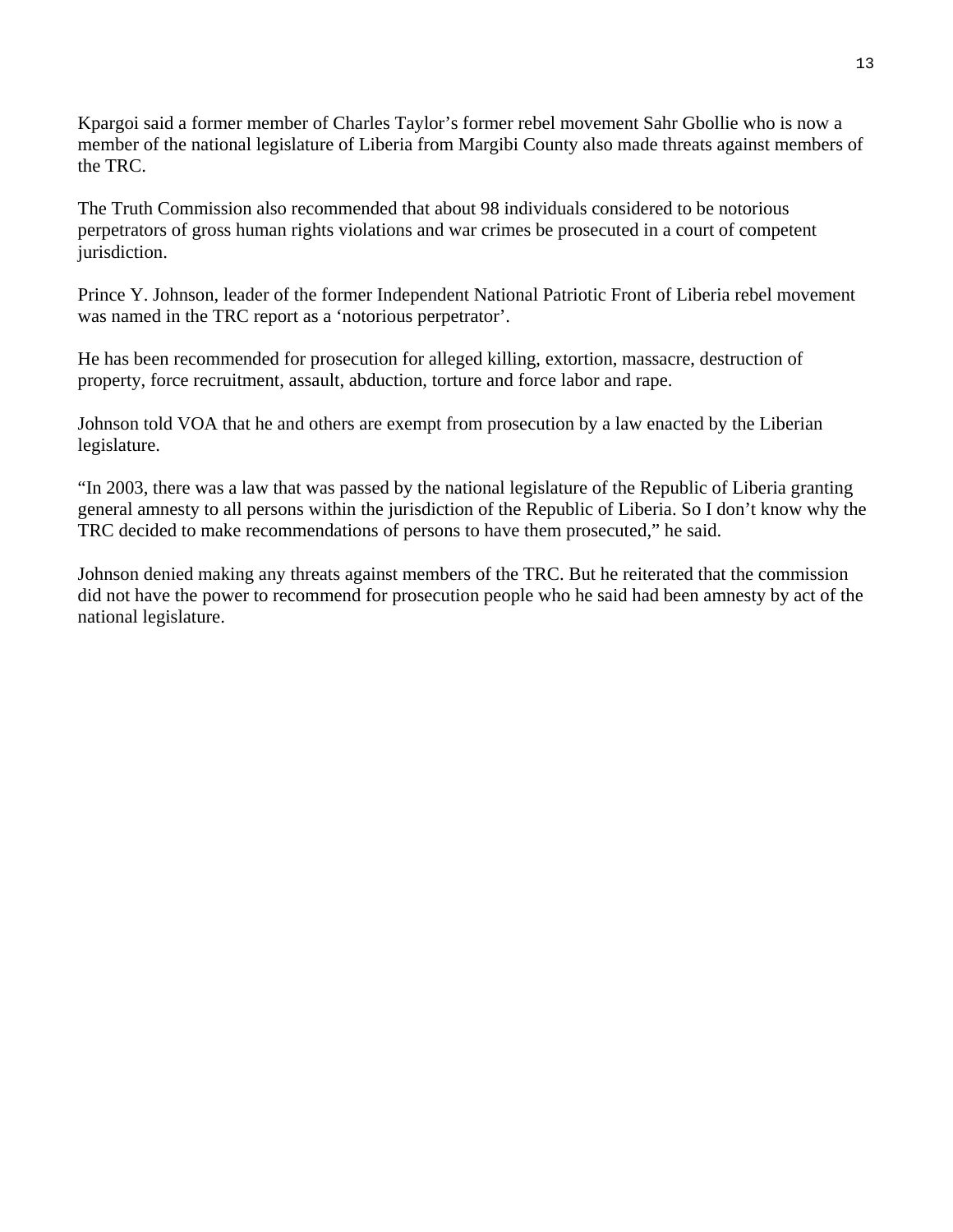### Radio Netherlands Thursday, 2 July 2009

#### **Bosnian Serb gets 14 years jail for wartime massacre**



*The Hague, Netherlands* 

Bosnia's war crimes court sentences a former Serb policeman to 14 years in jail on Thursday. He was convicted for crimes against humanity in a massacre of more than 200 Muslims and Croats early in the country's 1992-1995

war.

The 39-years old Damir Ivankovic had struck a plea bargaining deal with the court confessing to participating in the killing in central Bosnia that occurred on Augustus 21 in 1992 and pledging to testify in future proceedings.

"Ivankovic was found guilty of taking part in the execution on Mount Vlasic of more than 200 civilians. They had been taken off the buses that transported them from a Prijedor area detention camp to the central town of Travnik," the court said.

The mass killing was part of the ethnic cleansing that occurred when rebel Bosnian Serb forces clashed with Croats and Muslims during the break-up of the former Yugoslavia.

The victims, all men, were told they were being released in a prisoner exchange and were driven from the Trnopolje detention camp to some woods in central Bosnia. There, the prisoners were forced to kneel by the edge of a ravine and shot. A dozen survived by tumbling or jumping down the cliff.

Former Bosnian Serb policeman Darko Mrdja, who confessed to taking part in the Mount Vlasic massacre, was jailed for 17 years in 2004 by the Hague-based International Criminal Tribunal for the Former Yugoslavia (ICTY).

Bosnia's war crimes court was set up in 2005 to allow the ICTY to focus on the most serious cases from the conflict in which around 100,000 people were killed. It is currently trying seven other Bosnian Serbs for the Mount Vlasic massacre.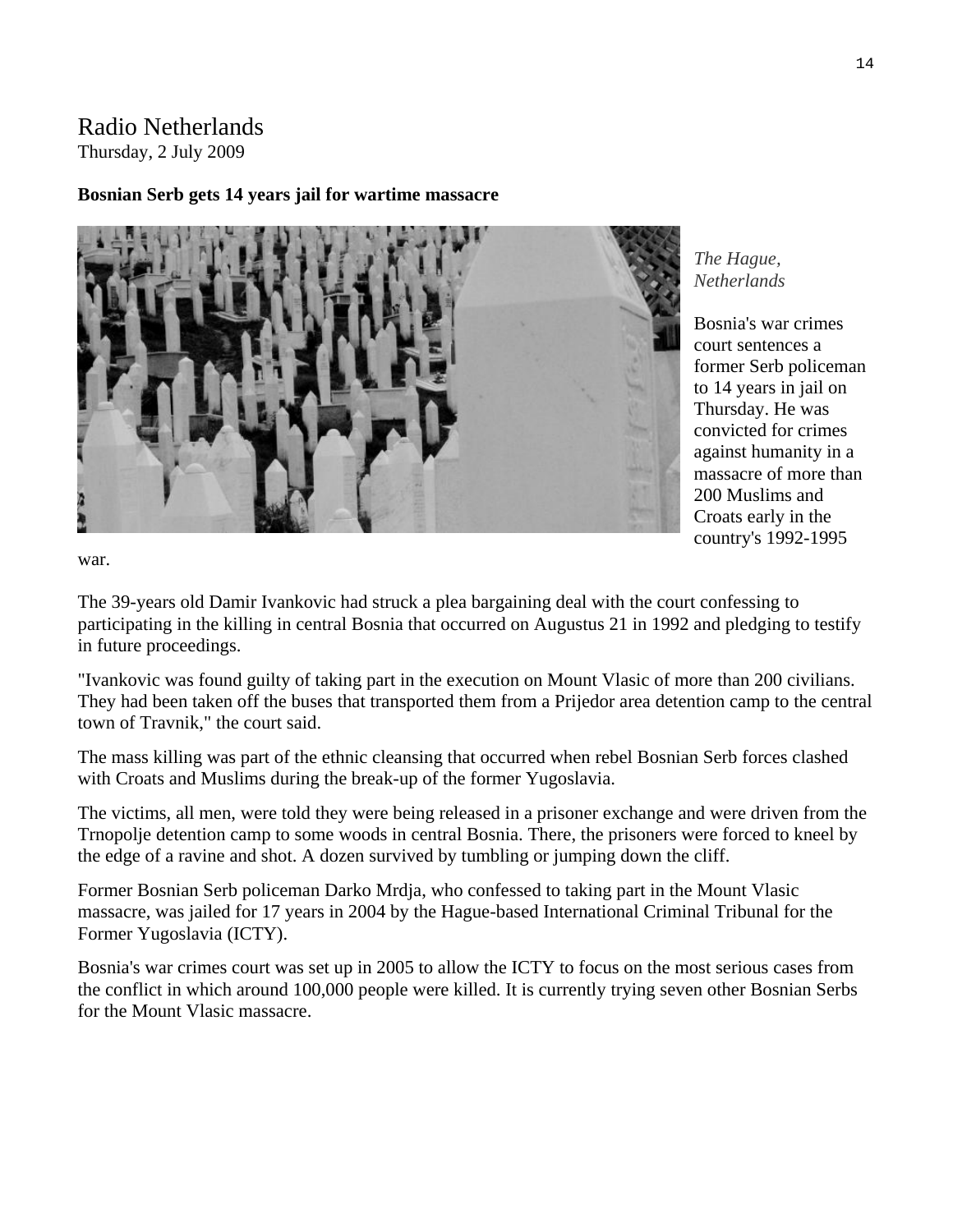Reuters Thursday, 2 July 2009

#### **Bosnian Serb policemen arrested on war crimes charges**



*Prijedo, Bosnia and Herzegovina* 

Bosnian police on Wednesday arrested a Serb policeman suspected of taking part in a massacre of more than 200 Muslims and Croats early in the 1992-1995 Bosnian war, the state prosecutor's

office said.

Sasa Zecevic, 39, was arrested in a police station in the northwestern town of Prijedor and will be handed over to the prosecutor's office, the office said in a statement.

The mass killing in central Bosnia occurred on August 21, 1992, as part of an early wave of ethnic cleansing as rebel Bosnian Serb forces clashed with Bosnian Croats and Muslims during the break-up of the former Yugoslavia.

"Zecevic is suspected of taking part in the execution on Mount Vlasic of more than 200 Muslim and Croat civilians who had been taken off the buses that transported them from a Prijedor area detention camp to the central town of Travnik," the statement said.

The victims of the massacre, most of them men, were told they were being released in a prisoner exchange and were driven from the Trnopolje detention camp to some woods.

Former Bosnian Serb policeman Darko Mrdja, who confessed to taking part in the massacre on Mount Vlasic, was jailed for 17 years in 2004 by the Hague-based International Criminal Tribunal for the Former Yugoslavia (ICTY).

Bosnia's war crimes court was set up in 2005 to allow the Hague-based tribunal to focus on the most serious cases from the conflict in which around 100,000 people were killed.

It is currently trying eight Bosnian Serbs for the massacre of Mount Vlasic, of whom two have confessed.

*(Source: Reuters)*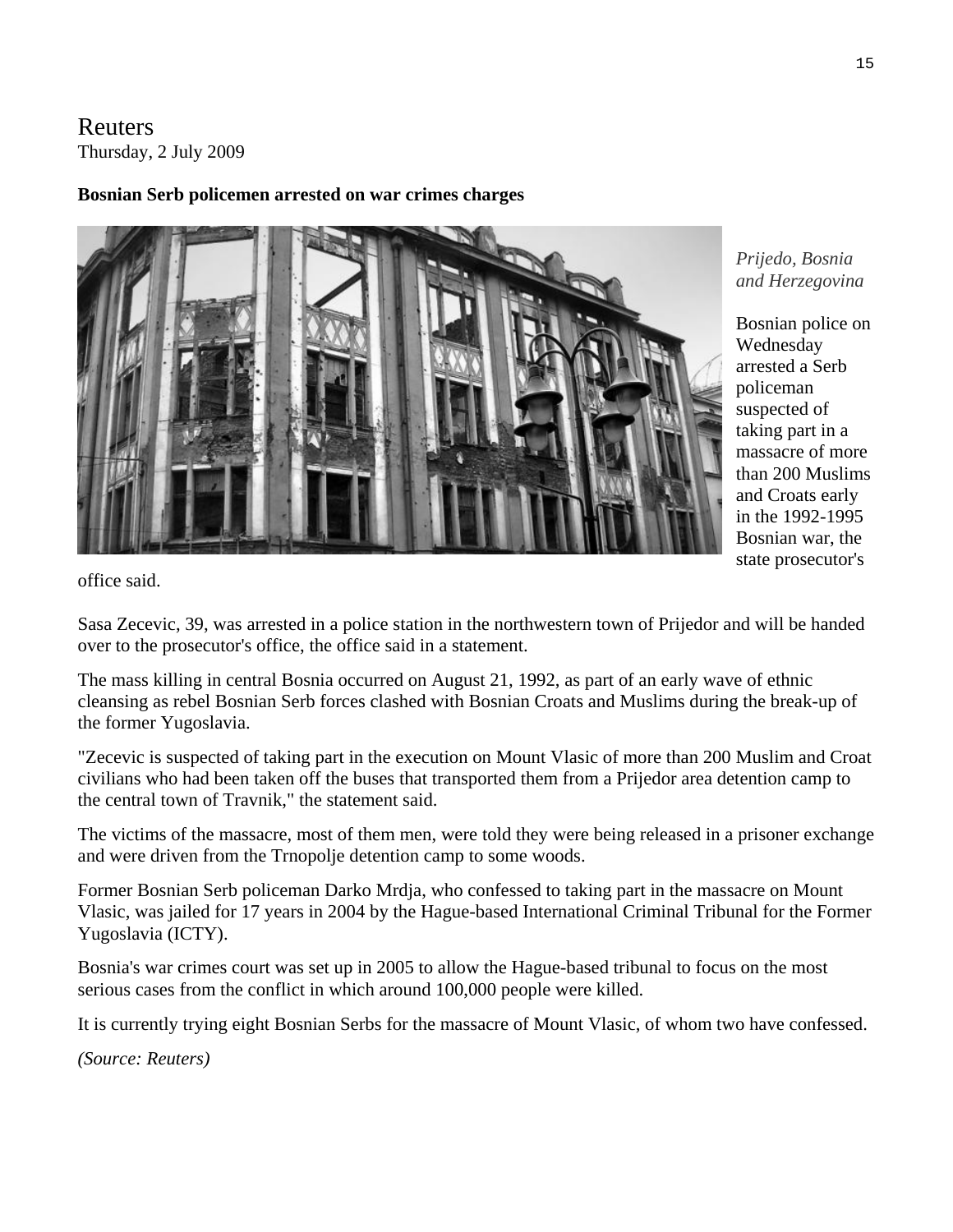# Soumen Kuvalehti

Thursday, 2 July 2009

#### **Cambodia Genocide Tribunal**



were brutally tortured before execution.

In this Thursday, July 2, 2009 image made from video released by the E xtraordinary Chambers in the Courts of Cambodia, Norng Chan Ph al, a survivor of the Khmer Rouge's main prison, testifies at a U.N.-backed trial in Phnom Penh, Cambodia. Norng Chan P hal, now a 39-year-old father of two, was eight when the Vietnamese stormed th e capital, Phnom Penh.

He was held at the S-21 prison, where some 16,000 men, women and children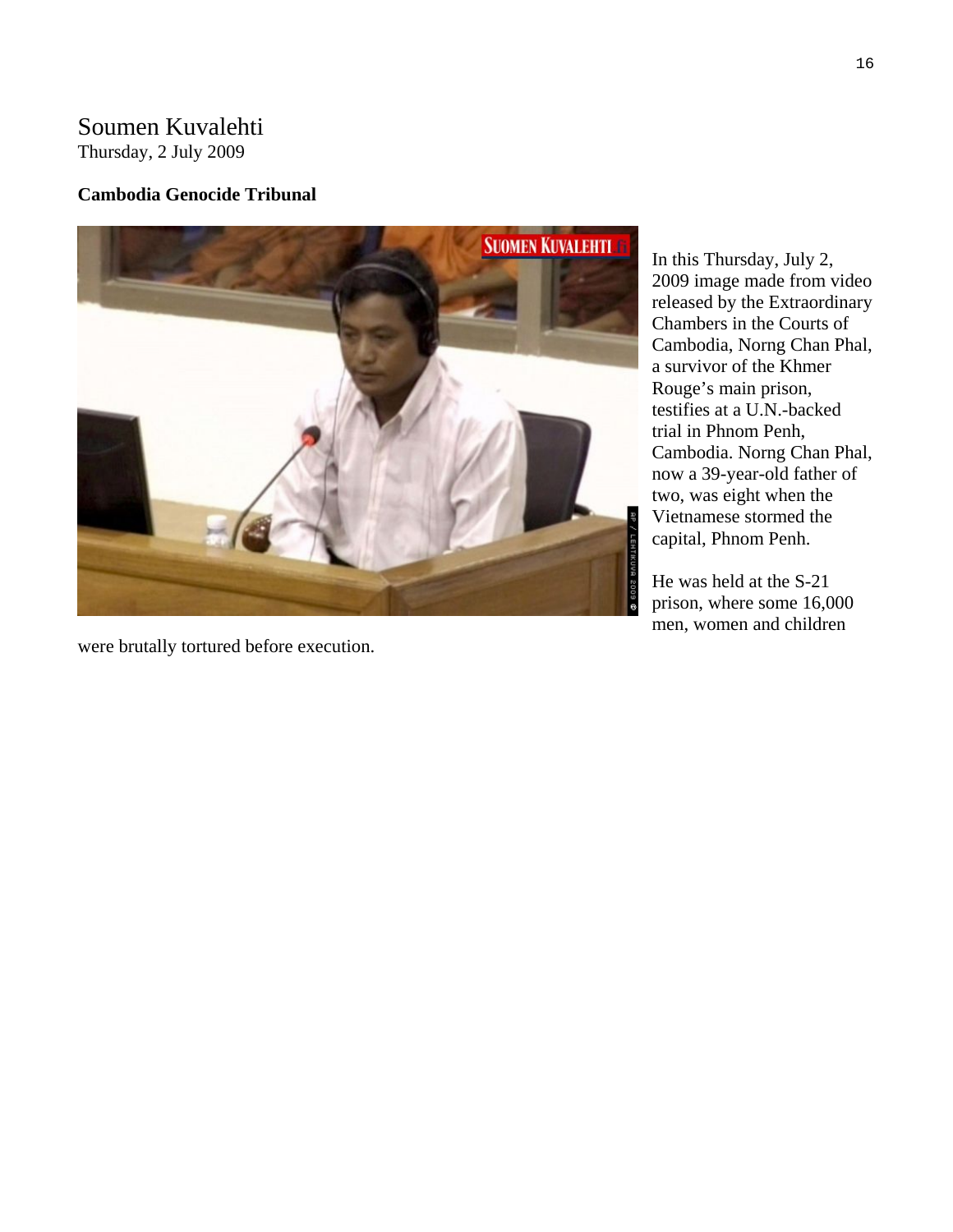The New Times (Rwanda) Wednesday, 1 July 2009

#### **Rwanda: Nshogoza Judgment is Today**

#### Gashegu Muramira

Arusha — The International Criminal Tribunal for Rwanda (ICTR) will today render a judgment in the case of embattled defence lawyer Léonidas Nshogoza.

Nshogoza who worked as an investigator for the Defence is accused of two counts of contempt of court.

The judgment to be broadcast live via the ICTR satellite will be rendered by the Trial Chamber III composed of Judges Khalida Rachid Khan, Presiding, Lee Gacuiga Muthoga and Aydin Sefa Akay.

During the course of the trial, prosecution requested court to render a serious and deserved sentence to Nshogoza arguing that this would deter others from committing similar offences.

A person convicted of contempt of court at the ICTR faces a maximum sentence of five years or a fine of US \$ 10,000 or both.

Nshogoza is accused of trying to bribe prosecution witnesses to give false testimony that would favour former minister of Education and Culture, Jean de Dieu Kamuhanda.

Kamuhanda has since been sentenced to life imprisonment and was late last year transferred to Mali from where he is serving his sentence.

Early this year, a witness revealed that Nshogoza promised to give him 'something' in return for giving the court false evidence that would mitigate Kamuhanda's Genocide case.

The prosecution concluded its case on February 18 after presenting five witnesses whereas the defence fielded 11 witnesses, including the accused.

Born in 1961 in Muhanga, Southern Province, Nshogoza surrendered to the Tanzania-based UN court in February 2008. He was immediately placed under ICTR custody.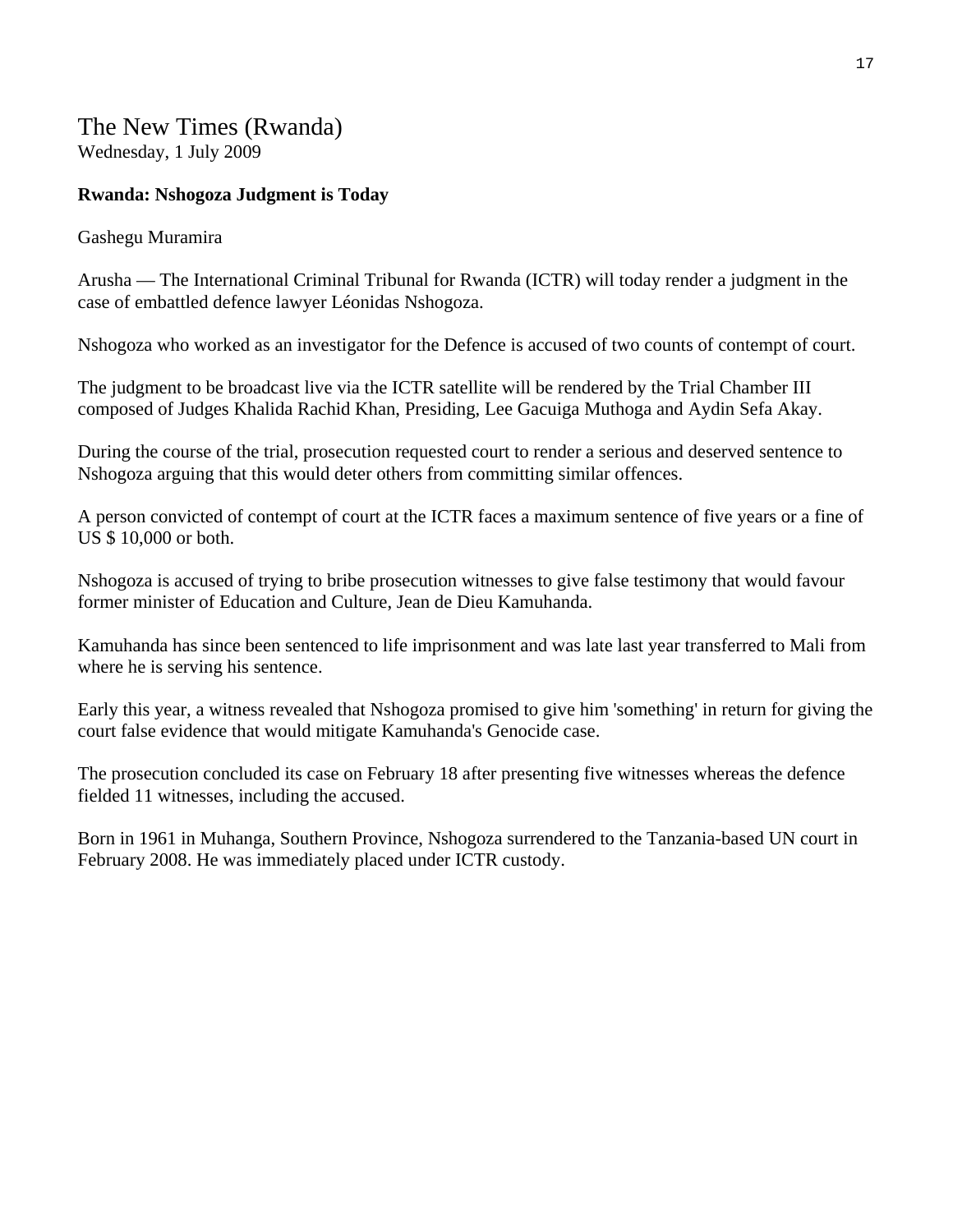# Agence France Presse

Thursday, 2 July 2009

#### **ICC Kenyan minister to discuss election violence: court**

THE HAGUE (AFP) — Kenya's justice minister will discuss the 2007 post-election violence there with the prosecutor of the International Criminal Court in The Hague on Friday, the court said.

"The Kenyan Minister of Justice, Mr Mutula Kilonzo, will pay an official visit to the ICC tomorrow, July 3, 2009," a court statement said Thursday.

"The prosecutor Luis Moreno-Ocampo will hold private consultations with the Kenyan Minister of Justice on alleged crimes committed in the context of post-election violence."

The court did not provide any further details on the nature or content of the talks.

Kilonzo and a delegation would also be received by ICC president Sang-Hyun Song, said the statement.

"President Song will take the opportunity to show his appreciation of Kenya?s sustained commitment and co-operation to the work of the Court since ratifying the Rome Statute."

Some 1,500 people were killed in a matter of weeks following presidential polls in December 2007 in which the then opposition chief Raila Odinga accused President Mwai Kibaki of having stolen the vote.

Odinga is now prime minister under a power-sharing deal.

The government has yet to act on the recommendations of its own inquiry last October that a special tribunal be set up to try those thought responsible.

In June, former UN chief Kofi Annan called for Kenya to set up a special court to try suspects, or have them face justice before the ICC.

The same month, Amnesty International accused the government of having done nothing to end the impunity enjoyed by police and security forces for abuses they carried out during the post-electoral violence.

The ICC is the world's only independent, permanent court with the jurisdiction to try genocide, crimes against humanity and war crimes.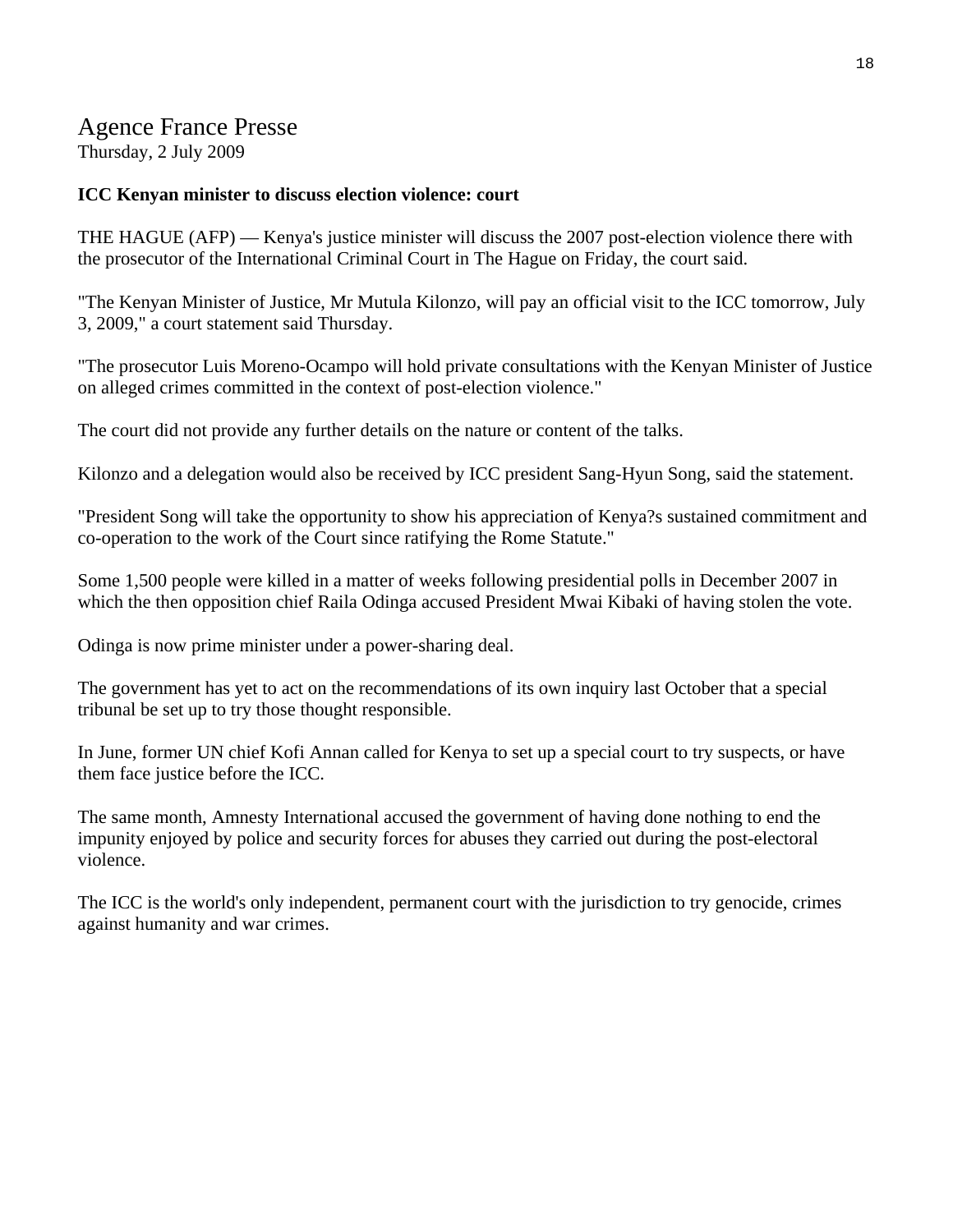## The Standard (Kenya) Thursday, 2 July 2009

#### **Poll chaos: Team to meet ICC prosecutor**

#### By Standard Team

Chief mediator Kofi Annan's meeting with Kenya's delegation on post-election violence in Geneva was inconclusive as he asked them to meet International Criminal Court Chief Prosecutor Louis Moreno Ocampo first.

The news filtered along with revelation the Cabinet already is toying with a "Third Option', which sidesteps a hostile Parliament and could lead to creation of a special division of High Court to handle post-election violence cases.

Annan opened the door for the team as 30 African Heads of State meeting in Sirte, Libya, among them President Kibaki, said they "shall not co-operate" with the ICC "for the arrest and surrender of indicted personalities".

The position awaiting formal ratification by the African leaders could widen the split between



**Chief mediator Kofi Annan** 

local tribunal.

Already, Parliament has once stopped a bid for a local tribunal by President and Prime Minister Raila Odinga.

Parliament and the Government on whether to go for The Hague or a

Sources reveal the meeting with Annan took about four hours of highly guarded discussions on Kenya's request for extension of the August deadline. Annan ruled further talks would only take place after their familiarisation tour of The Hague court today.

In the Kenyan delegation out to buy more time to set up a local tribunal, or else Annan would pass the matter to ICC, were Land Minister James Orengo, Mutula Kilonzo (Justice), Attorney General Amos Wako, and Justice Assistant Minister William Cheptumo.

#### August deadline

The team meets Ocampo this morning even as Annan remained non-committal on whether he would extend the August deadline for handing over the 'envelope'.

Issues discussed with Annan included modalities for establishing a special tribunal, as recommended by the Justice Phillip Waki Commission on post-election violence.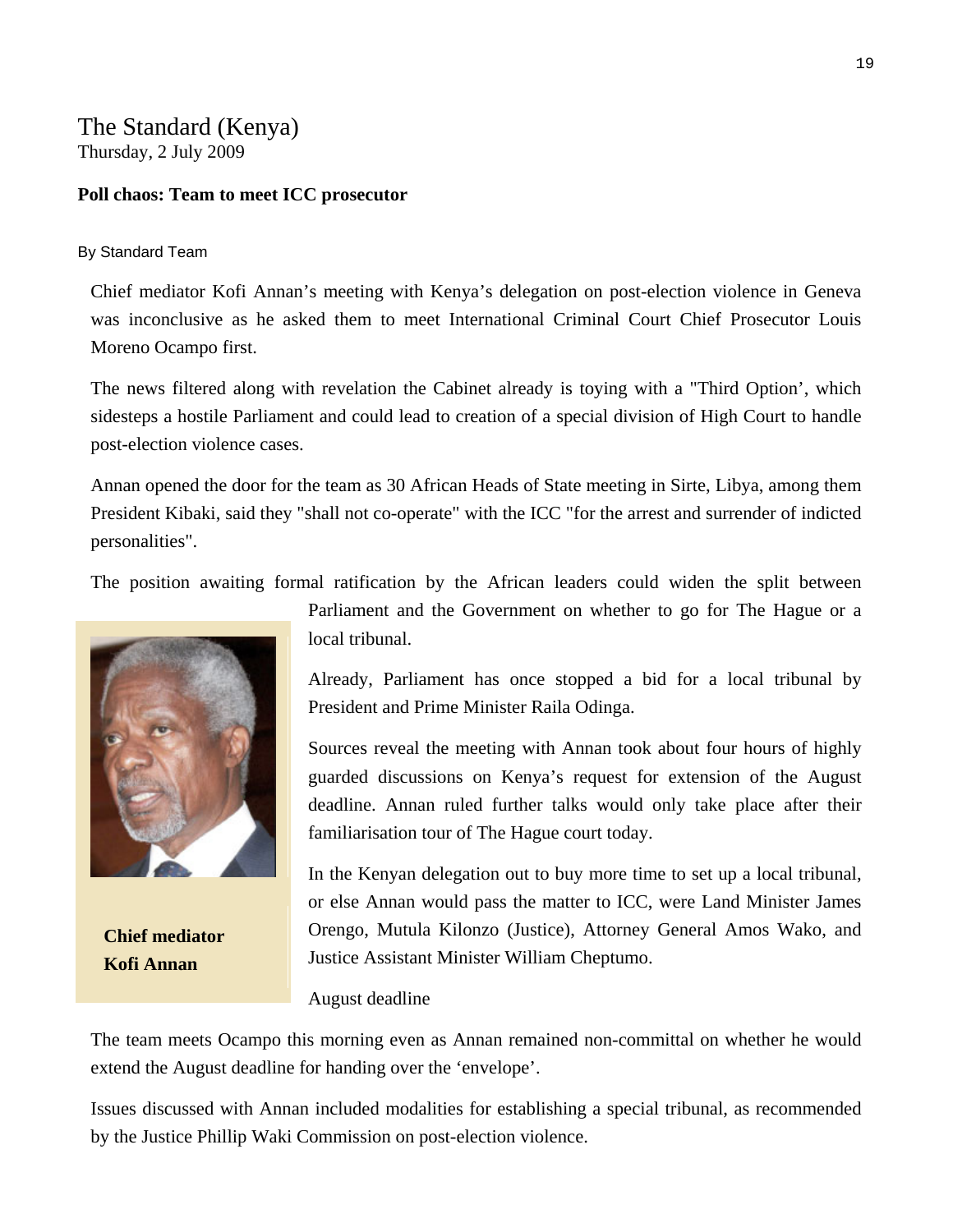A joint statement from African Union Panel of Eminent African Personalities said: " They agreed, in particular, to be in touch again after the Kenyan delegation has had an opportunity to meet with Ocampo."

In Sirte African leaders discussed a drastic new decision against ICC that would, in practice, give Sudan President Omar Bashir impunity from prosecution for war crimes at The Hague. African officials said the surprise new draft was circulated by Libya, which is hosting the 13th African Union summit.

The draft decision obtained by Associated Press provides that AU countries "Shall not co-operate" with the ICC for the arrest and surrender of African indicted personalities".

Annan and the Kenyan team agreed to continue interacting on the establishment of a special tribunal in the coming days, with a view to reaching an understanding on the matter.

The Standard has learnt Mutula floated the 'Third Option' to the Cabinet. The option is borrowed from a similar arrangement in Uganda between the Government and Lord's Resistance Army.

#### special courts

If it takes off, the special courts are to be established by the Chief Justice who has powers to do so under the Constitution.

According to the new arrangement the special courts shall be established to try individuals who are alleged to have committed serious crimes during post-election violence. Some lawyers have argued it could be abused. They have also asked Annan not to tolerate impunity by conceding to demands of the Government, which they dismissed as time buying tactics.

Central Imenti MP Gitobu Imanyara warned MPs would block all attempts to create a local tribunal or a special division of the High Court. Imanyara argued the Government lacked political goodwill to implement it because its members were implicated.

"No amount of excuse would be allowed again. Let Annan hand over the envelope to the prosecutor of the International Criminal Court at the Hague," Imanyara added.

Senior Counsel Paul Muite says attempts to create a special division could only be backed by amendments to the Constitution. "There is no short-cut and I doubt if Parliament is in the mood to pass the new law," Muite said.

If the special courts are to be established they shall have their own registry and as the case was in Uganda they shall facilitate protection and participation of witnesses, victims, women and children.

Sources said Mutula and Wako were preparing a Bill on the 'Third Option' to be tabled in Parliament when it reconvenes a week to August. It is expected that the special court will operate under the current laws, only that it would deal specifically with suspects of post-election violence.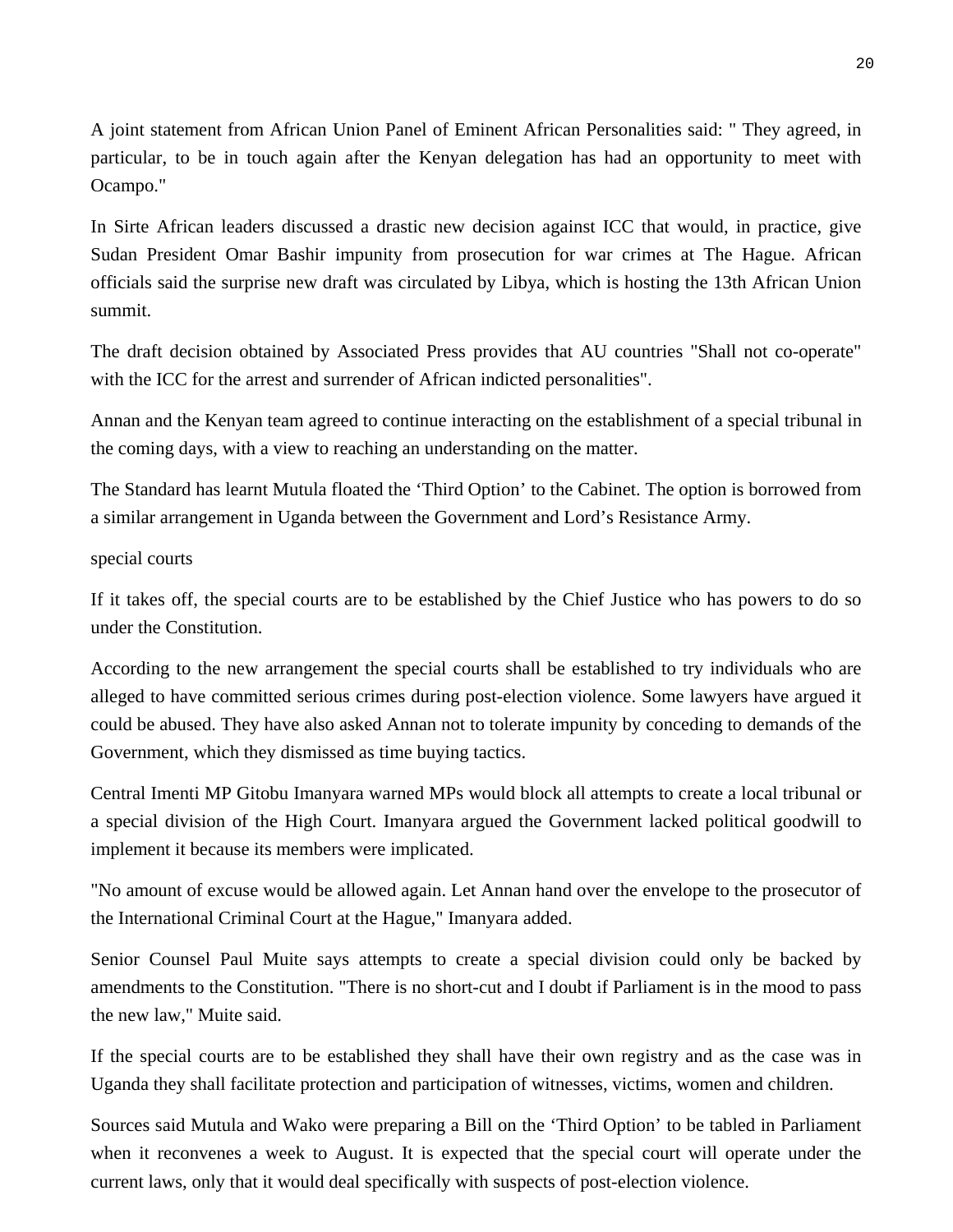Also to be established are a special appeals courts that would hear appeals for those who would be dissatisfied with the rulings by the special court.

Human rights lawyer Haroun Ndubi said the special division of the court would run into problems of prosecutorial powers, which are vested in the Attorney General, and only a change of Constitution can address it.

Sources at the Justice Ministry said prosecutions should focus on individuals alleged to have planned or carried out widespread, systematic or serious attacks directed against civilians or who are alleged to have committed grave breaches in accordance with the Rome Statute to which Kenya is a signatory.